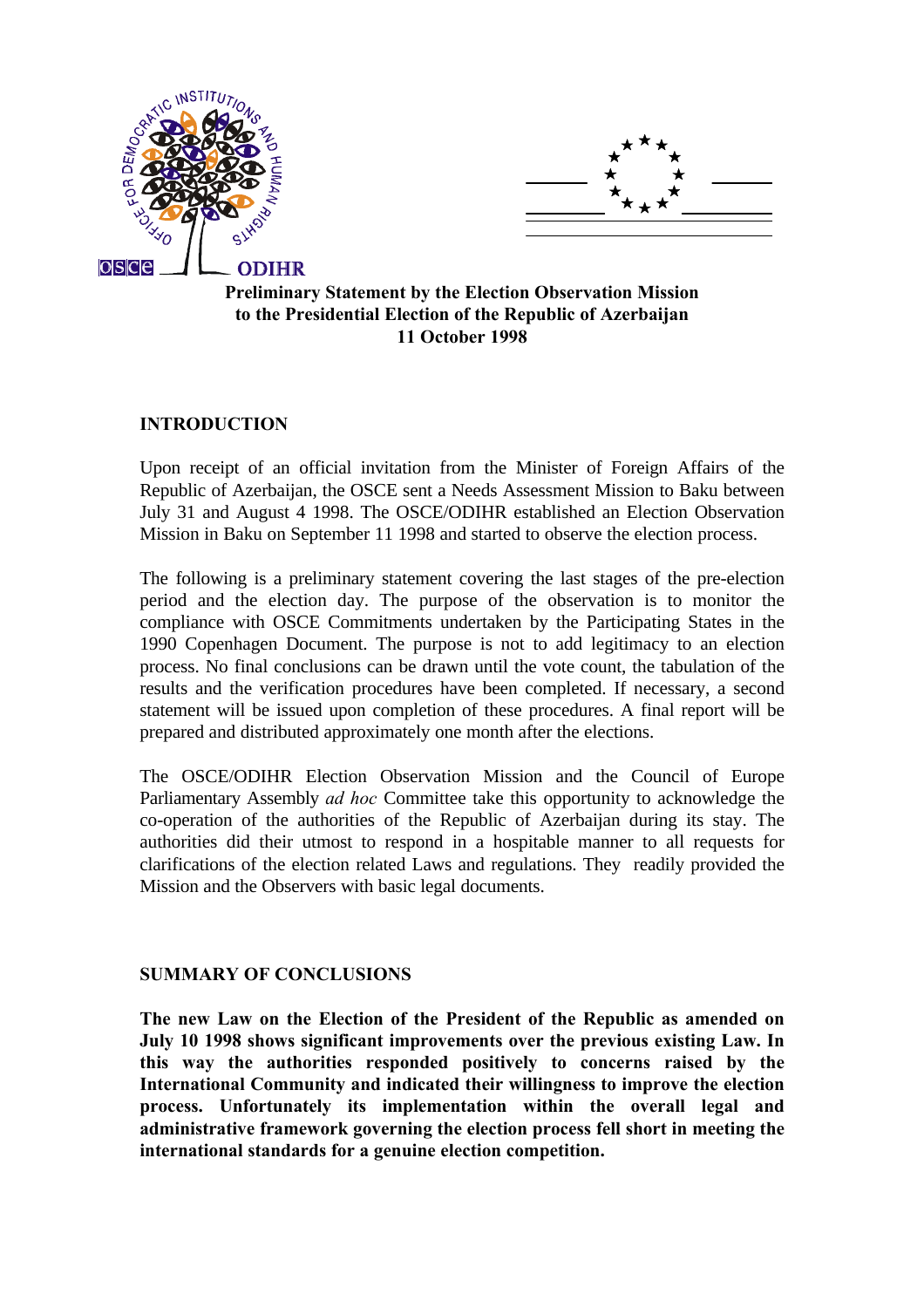**The Law on the Central Election Commission did not enjoy a broad consensus among the major political parties in Azerbaijan. It influenced the entire structure and performance of the election administration and undermined the confidence in the election process and its integrity.**

**The OSCE/ODIHR Election Observation Mission regrets that attempts to open a dialogue among the major political parties, including an appeal by the President to the opposition to participate in these elections and to nominate a number of representatives in the Central Election Commission, were not successful. This lead to a decision of some influential opposition parties to boycott the elections.**

**The Constitution provides for clear guarantees for basic Human Rights, such as the Freedom of Assembly, the Freedom of Association and the Right for Legal Protection. However, the implementation of outdated and deficient legislation, as well as administrative obstacles, compromised respect for these rights and the possibility for all political interests to present fully their views.**

**The censorship was formally abolished and the printed media, together with some private electronic media with limited coverage, allowed for the expression of a wide variety of views. Despite allocation of air time according to the law, the state media failed to provide balanced and neutral coverage of the main political interests in the country.**

**The authorities did not behave impartially and gave strong support for the election campaign of the Incumbent President. There was no clear dividing line** between state affairs and the Incumbent s campaign.

The observers reports of election day show a variety of practices. In many **polling stations the voting and counting procedures occurred in a calm, orderly and overall correct manner. In these places, the general atmosphere has improved compared to the last elections and the understanding of the voting process has increased, as illustrated by a substantially decreased rate of family voting.**

**In a number of other polling stations however, very serious irregularities and violations were observed. In several instances, domestic observers and unauthorised local officials behaved intrusively with the work of the Precinct Election Commission (PEC). Moreover, the accuracy and integrity of the voter registers was often questionable, also in comparison with turnout release. Significant discrepancies between the signatures present on the voter list and the ballots found in the box have been observed during the ballot counting. Additionally, observers eye-witnessed clear evidence of ballot stuffing. Further investigation should be carried out to determine the magnitude of these problems.**

**The aggregation procedures at the Territorial Election Commission (TEC) level also raise serious concerns. Observers could witness in several Territorial Election Commissions that the precinct protocols filled at the precinct level were not final documents but only drafts to be revised by the TEC. This practice**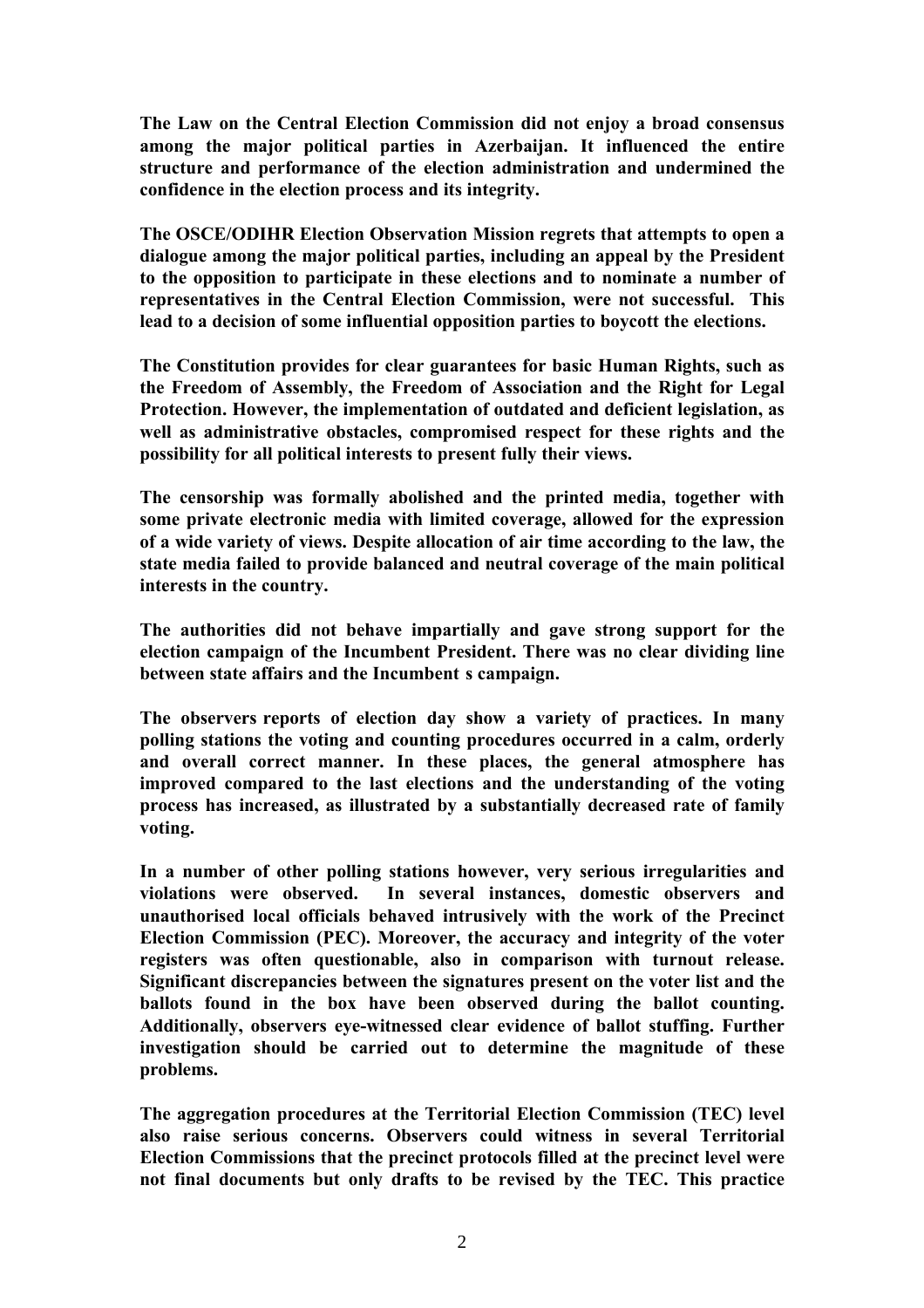**represents a blatant violation of the law and compromises the transparency of the process.**

**Moreover, it is of great concern that, in few instances, observers were obstructed in their activitity both at the level of Precincts and Territorial Election Commissions.**

**Although noticeable efforts were made to improve the democratic environment, in particular by allowing some political rallies and by releasing the persons arrested on these occasions, the overall election process did not comply with international standards. The OSCE/ODIHR and the Council of Europe will continue to provide assistance to further promote the development of the democratic institutions in Azerbaijan.**

#### **THE 1995 OSCE/UN FINAL REPORT**

The following extracts reflect the main conclusions of the OSCE/UN Report of the Joint OSCE/UN Election Observation Mission to the 1995 Parliamentary Elections and Constitutional Referendum in Azerbaijan:

*"... The conclusion of the Mission is that Azerbaijan's first post-independence parliamentary election was a multi-party, multi-candidate election ..."* and

*"... However, the Mission considers that the election campaign, the voting and the counting of ballots did not correspond to internationally accepted norms in many*  $respects ...$ 

# **THE LEGAL FRAMEWORK**

The basic Laws governing this election were the Constitution of the Republic of Azerbaijan, the Law "On Elections of the President of The Republic of Azerbaijan" as amended by the law adopted on July 10 1998, and the Law on the CEC. A new Citizenship law was approved by the Parliament on September 30 1998. In addition to these legal Acts, one should also consider the Law on the Political Parties, the Law on the Public Organisations and the relevant provisions of the Administrative Penalty and Criminal Penalty Codes as well as the Judiciary Law.

The Constitution is directly applicable and it guarantees the basic Human Rights. However according to the Constitution, Transitional Provisions Art.7, a general election for the municipal authorities had to be carried out "within two years after the Constitution had entered into force", that is by 27 November 1997, and the authorities failed to meet this requirement. This failure has certainly had some influence on the present election process since the only local authorities who are in office today, and are requested to carry out important tasks related to the elections, have never been elected by direct vote, but appointed by the Presidency.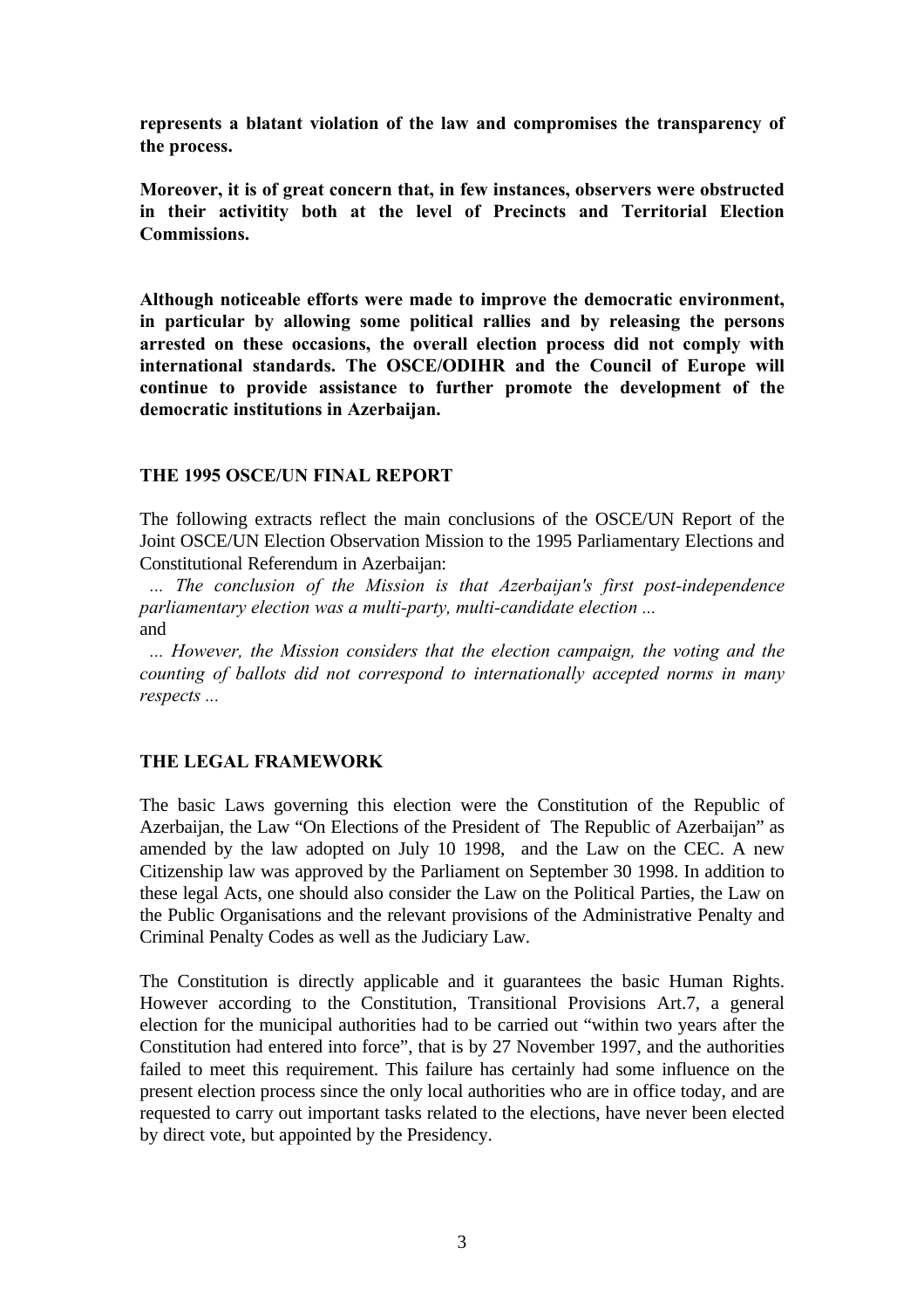The Election Law was substantially improved much in line with the OSCE Commitments before being finally approved by the Parliament on July 10 1998. It has to be noted however, that even a good election law is only one of the necessary conditions for carrying out a genuine election. It is the overall election related legal framework that has to be considered and only the implementation in good faith of such election related legislation, will provide for a genuine election.

The Law on the Central Election Commission (CEC) approved by the Parliament on May 15 1998 does not provide for an adequate representation of the major political interests in the CEC. On the contrary, it is clearly understood from the OSCE Commitments that a successful CEC has to be formed on the basis of a broad consensus between the influential political parties.

The Law on the Political Parties, the Law on the Public Organisations and the relevant provisions of the Administrative Penalty and Criminal Penalty Codes have not been amended significantly since the Independence. They remain far below OSCE standards. The Law on the Judiciary has been amended in 1997 but it has not been enforced because the Civil Procedure Code has not yet been approved.

# **THE BOYCOTT**

A number of influential political parties, chaired by former senior figures of the Republic, have refused to stand in the Presidential contest, claiming that basic conditions for holding free and fair elections were not met. An appeal by the President, released on August 4 1998, offering 4 seats in the CEC, in addition to a fifth seat from the Parliament quota, was in the end rejected. Consequently, these major opposition parties decided to boycott the elections and called for a general abstention from the polling.

It must be noted that in the last weeks before election day, the main request to the authorities concerned a postponement of the elections, indicating that in the meantime conditions had improved, perhaps due to the presence of the OSCE/ODIHR Election Observation Mission and other international observers in the country.

# **THE PRE-ELECTION PERIOD**

# **The Selection and Composition of Election Commissions**

Half of the members of the Central Election Commission are appointed by the Parliament and half by the President. Such a provision favours the Incumbent who is running as a candidate, even more so since at the time of this particular election, the Parliament is dominated by the President's party with an overwhelming majority. Representation of the opposition has been guaranteed only by a provision, included in the July 10 amendments to the Election Law, allowing each registered candidate to appoint one representative in all commissions.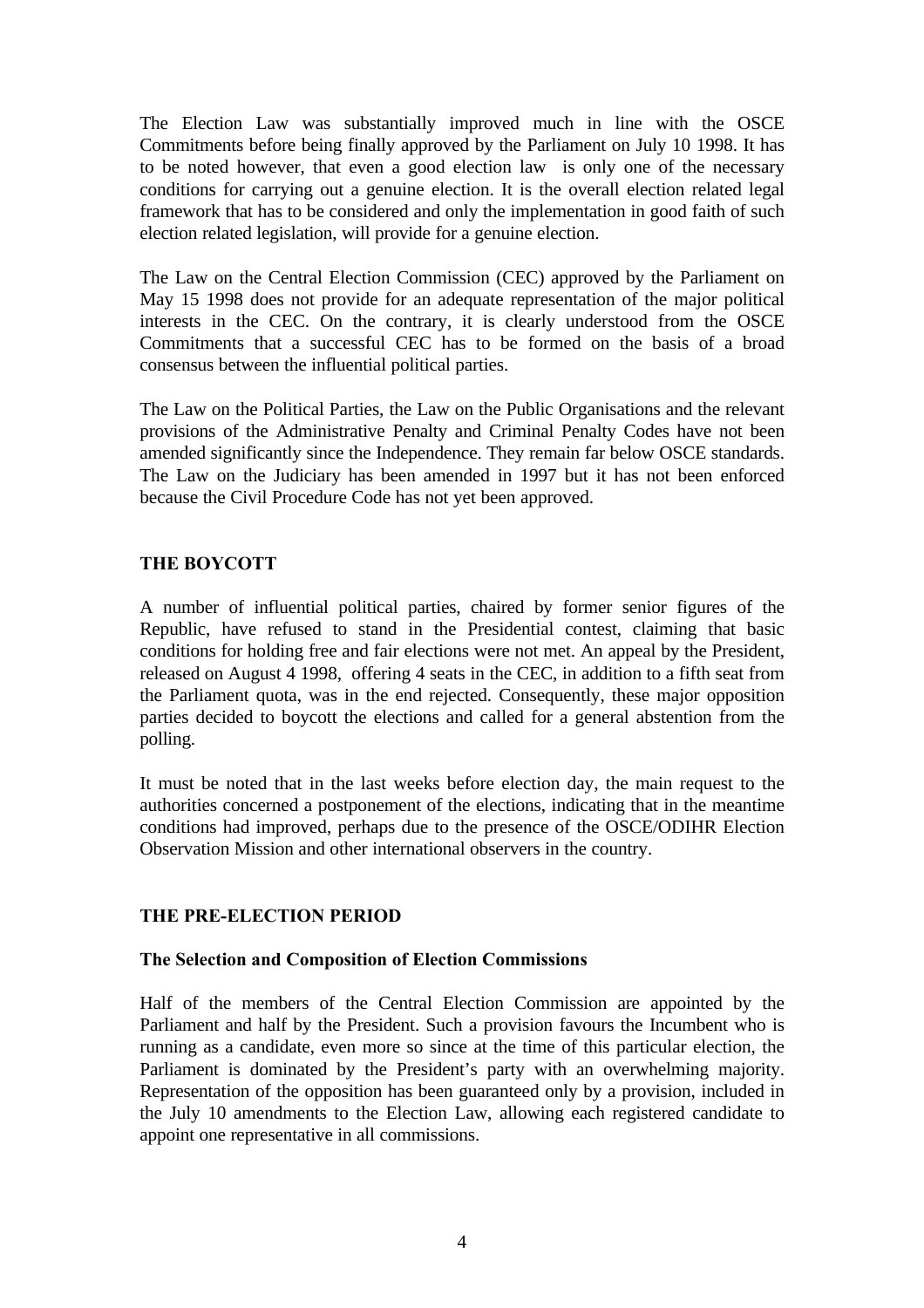The Mission regrets to report that very few Presidential candidates did appoint their representatives in the commissions and, in many instances at Territorial and Precinct level, those appointed were neither formally included in the lists of the commissions nor in the regular work of the election administration. In this way, the implementation of the Election Law failed to meet its own criteria.

# **The Media**

Within the air-time allocated by the CEC for political campaigning, the State TV Channel 1, which is the only electronic media with complete coverage of the territory of Azerbaijan, performed generally in line with the instructions of the CEC.

The printed media allowed, with few exceptions, for the expression of a wide diversity of opinions.

However, the news coverage and the political advertising on the State TV was severely biased in favour of the Incumbent campaigning for a renewed mandate, and lacked any tolerance for the views of the boycotting parties. Frequently, the main news extensively covered events with the participation of this Candidate, which were not related to the execution of his official duties as Head of State. The air-time for political advertising given to the Incumbent was considerably higher than that of the other candidates. Once again, the implementation of the Election Law did not to meet its own criteria.

For more details the Election Observation Mission would like to refer to the Report on the Media by the European Institute for the Media.

# **Posters**

The poster campaign was carried out overwhelmingly in favour of the Incumbent compared to all other candidates altogther. Posters of other candidates were also being displayed during the final phase of the campaign. Campaign posters were also displayed on public buildings and even inside many Precincts during the pre-election period which contradicts the spirit and the letter of the Election Law.

#### **Rallies**

The Incumbent held many campaign rallies and public meetings, including many which were not related to the elections. Normally these meetings were characterised by heavy police and military presence. The meetings were frequently attended by large numbers of school children, brought to the meetings in an organised manner by their teachers. This organised involvement of children in political campaigning is not acceptable, it is a misuse of state position and runs contrary to the spirit of the UN Convention on the Rights of the Child.

In some instances, the opposition parties, and particularly those who boycotted this election, encountered administrative obstacles by the local branches of the state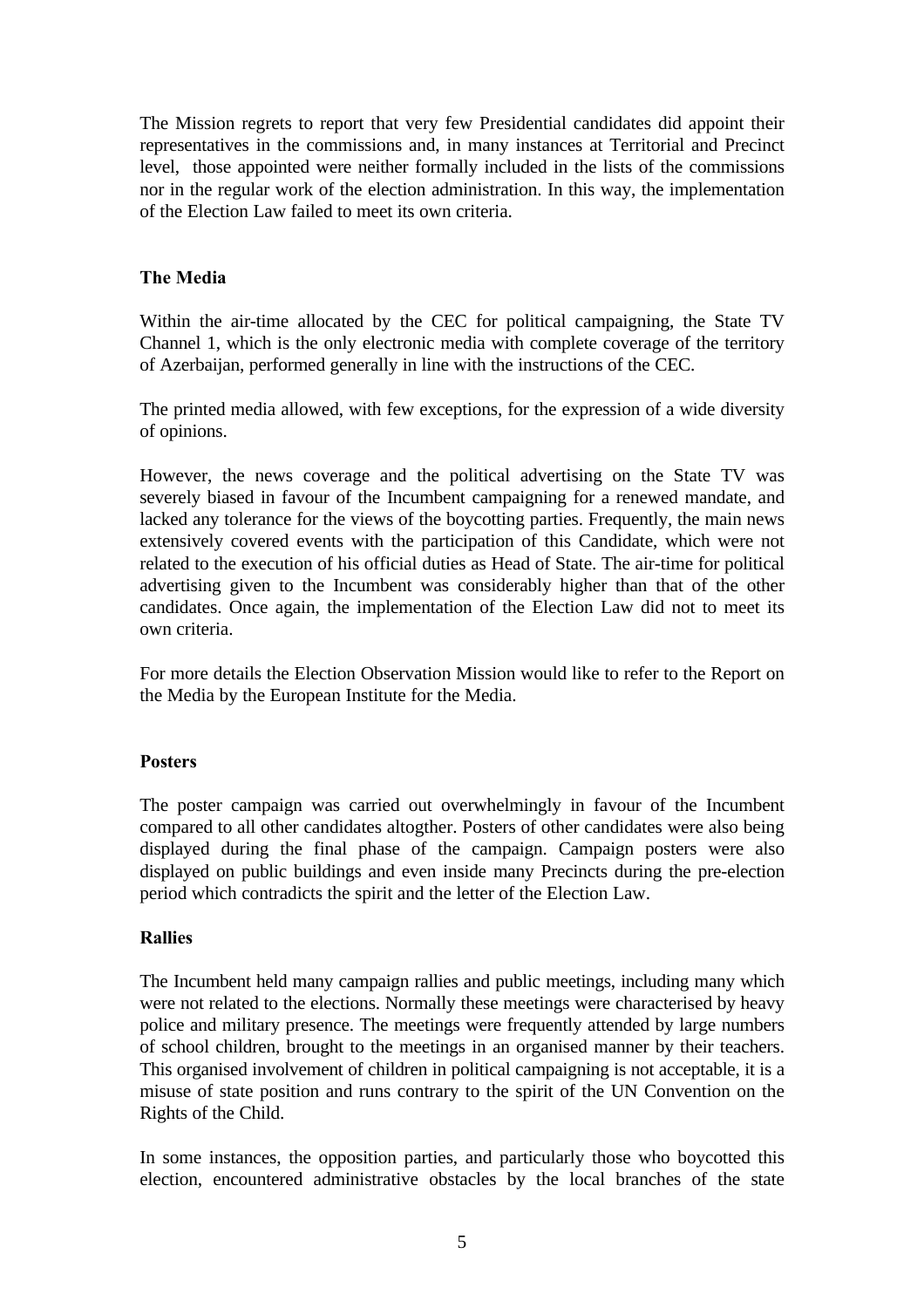authorities concerning the conduct of rallies in proper locations. Apart from the September 12 rally in Baku when clashes occurred, the demonstrators and the police generally showed a high degree of restrain.

On September 12 and even some days later the police arrested a number of demonstrators and held approx. 40 of them in jail. They were sentenced in line with the provisions of the Soviet era Administrative Penalty Code to 3-15 days of imprisonment. For many of them, such sentences were followed by criminal charges without specific accusations. The lack of specific accusations raises concerns that the detentions were politically motivated. After several weeks these individual were released, with one exception, but the criminal charges are still pending.

The above mentioned events illustrate that at the present time the Freedom of Assembly and the individual Human Rights in Azerbaijan are issues of serious concern.

#### **The Voter Registers and ID Papers**

Voters' registers are to be drawn by PEC's on the basis of information provided by local branches of the central executive authorities outlining the number of the citizens living in the precinct area. There are serious concerns about the regular updating of the voters' registers. Moreover, both the Election Law and the CEC Rules and Regulations, do not prevent double entries.

Voters identify themselves to the PEC by presenting a passport or a certificate known as "Form N 9". While criminal penalty is envisaged in the case of eventual multiple voting, there are no guarantees to prevent such a possibility.

# **The Ballot Printing and Distribution**

The Election Law contains provisions necessary to achieve a certain level of accountability during the production and dissemination of the ballot papers. There was also a political will to augment the above provisions. The accountability could have been improved upon by an appropriate Regulation of the CEC providing for the numbering and the packing of the ballots into compact books. Unfortunately, necessary steps were undertaken too late to be implemented, which raised complaints on the part of some of the contesting candidates.

#### **The Domestic Observers**

The admittance of non-partisan domestic observers to each stage of the election process is considered as one of the substantial improvements of the Election Law. Five local organisations approached the Election Observation Mission as non-partisan domestic election observation organisations. Two of these were not registered due to administrative obstacles that run contrary to the Freedom of Association and to the principles of election observation. Another one was not able to implement its project due to a lack of funds. The last two deployed their observers.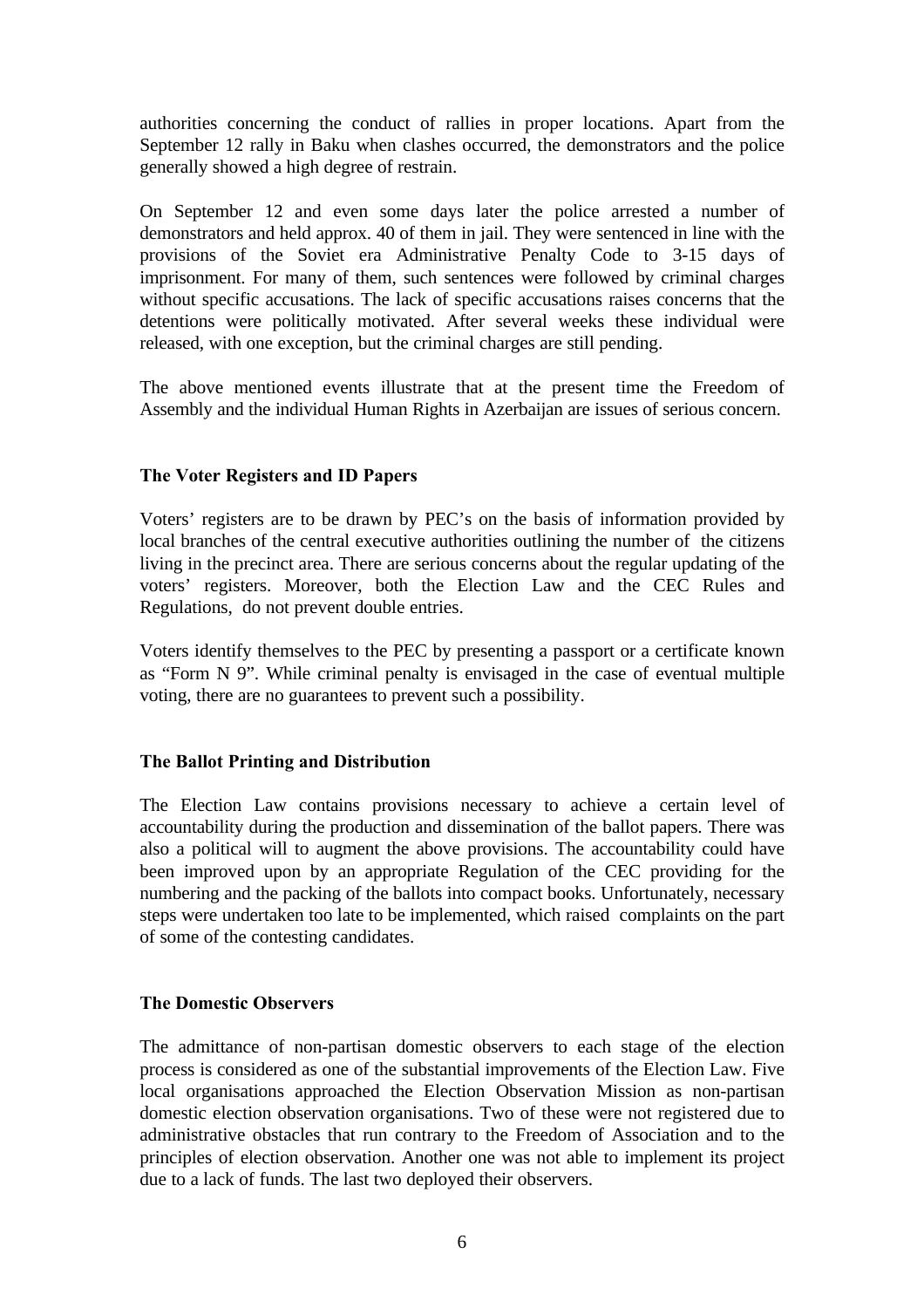However, the NGO "For the Sake of Civil Society" has filed complaints because its observers have not been accepted in approx. ten territories by the relevant Territorial Election Commissions.

The Centre for Democratic Elections has deployed observers in most of the Precincts. However its non-partisan nature raises questions due to significant visible funding of unidentified origin and the behaviour of its observers, sometimes acting even as members of Election Commissions.

### THE ELECTION DAY

The observers' reports of election day show a wide variety of practices. In many polling stations the voting and counting procedures occurred in a calm, orderly and overall correct manner. In these places, the general atmosphere has improved since the last elections and the understanding of the voting process has increased, as illustrated by a substantially decreased rate of family voting.

In a number of other polling stations however, very serious irregularities and violations were observed. In several instances, domestic observers and unauthorised local officials behaved intrusively with the work of the Precinct Election Commission (PEC). Moreover, the accuracy and integrity of the voter registers was often questionable, also in comparison with turnout release. Significant discrepancies between the signatures present on the voter list and the ballots found in the box have been observed during the ballot counting. Additionally, observers eye-witnessed clear evidence of ballot stuffing. Further investigation should be carried out to determine the magnitude of these problems.

The aggregation procedures at the Territorial Election Commission (TEC) level also raise serious concerns. Observers could witness in several TEC that the protocols filled at the precinct level were not final documents but only drafts to be revised by the TEC. This practice represents a blatant violation of the law and compromises the transparency of the process.

Moreover, it is of great concern that, in few instances, observers were obstructed in their activity both at the level of PEC and TEC.

#### COMPLAINTS

A number of complaints have been filed at the CEC during the entire election process, mostly by the representatives of the Azerbaijan National Independence Party. They refer to the procedures of appointment of Territorial and Precinct Election Commissions, to the difficulties encountered by the candidates' representatives in the Commissions and, during election day, to a number of alleged instances of fraud. On election day also, a number of irregularities and violations were reported to the CEC. The Mission was not able to follow the response of the CEC to such complaints because the CEC did not provide the Mission with the relevant information on this issue to this date.